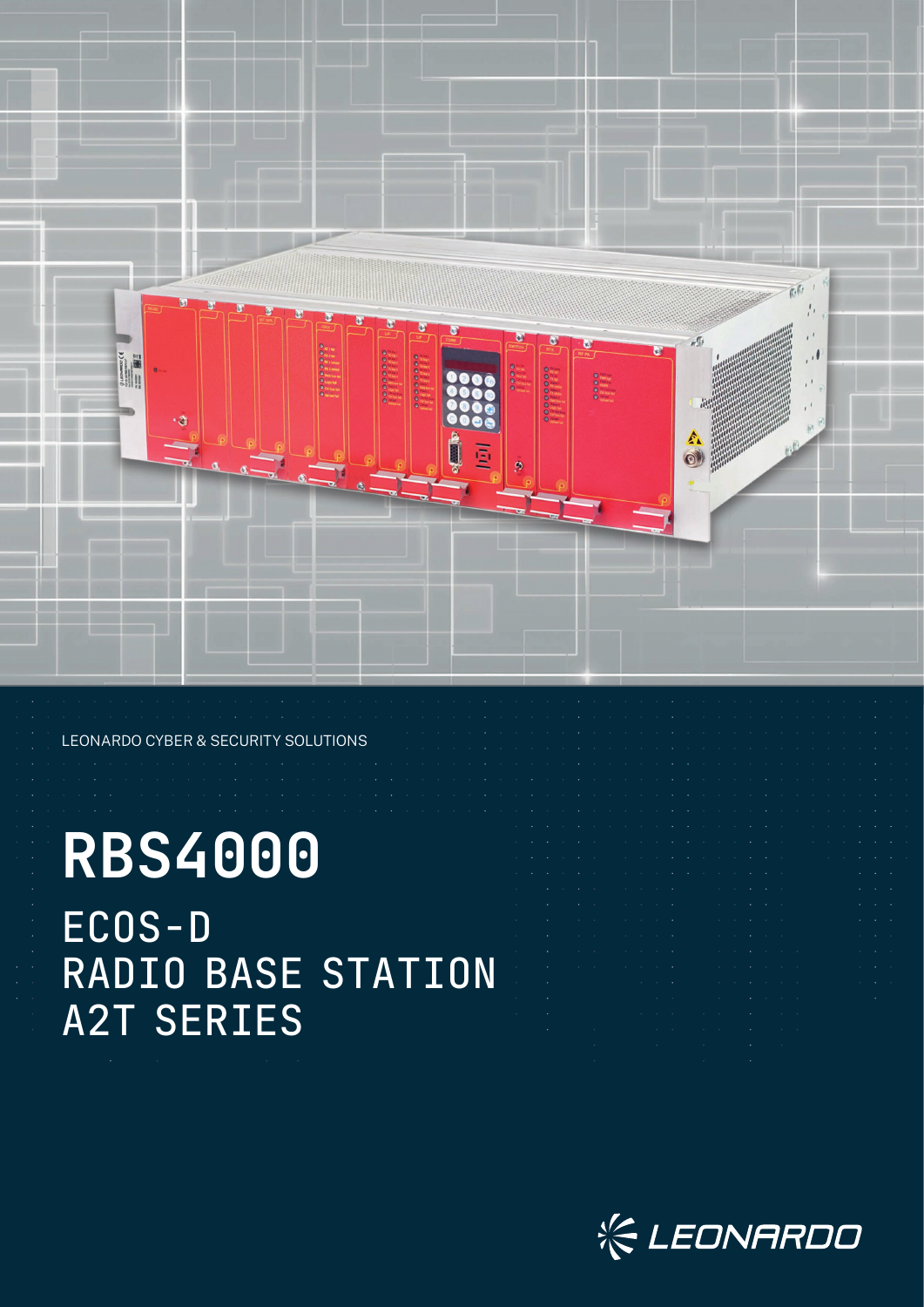**ECOS-D RBS4000 25W** is a modular voice and data Radio Base Stations (RBS) designed to meet and exceed the requirements of professional and land mobile radio systems.

Its high quality, combined with state-of-the-art reliability and outstanding modularity makes the ECOS-D RBS4000 25W a digital based equipment, able to support analogue FM, digital DMR conventional Tier II and digital DMR trunking Tier III.

RBS4000 can be used in both real-time dual mode Analog FM/Digital DMR conventional Tier II and in digital DMR trunking Tier III mode; the change of operating mode from Tier II to Tier III does not need any FW change, but it is just a matter of configuration. In addition, with ECOS-D base stations, Tier II terminals can communicate with Tier III terminals in inteconnected networks.

All the modes of operation of the ECOS-D RBS4000 25W support natively the flagship simulcast technology by the company without any external ancillary. The ECOS-D RBS4000 25W can support configuration ranging from stand-alone repeater to conventional simulcast or multi-site trunking with a configuration change only.

ECOS-D RBS4000 25W can be connected to build a system natively with IP, 4W+E/M links.

## MAIN FEATURES

- **•** 3 RU device designed to be hosted in 19-inch rack
- **•** Available in Low-VHF, VHF, UHF, High-UHF frequency bands at 12.5 kHz/25 kHz programmable channel spacing
- **•** RBS and stand-alone repeater mode of operation:
	- **•** Conventional **analog FM** only
	- **•** Digital **DMR conventional Tier II** only **•** Real Time automatic dual-mode conventional **analog FM/Digital DMR** conventional Tier II with priority mode
	- setting. **•** Digital **DMR Trunking Tier III** (embedded trunking controller).
- **•** Designed to natively support Simulcast technology:
	- **• Multi-site simulcast support:** available for both conventional and trunking operations
	- **• Simulcast Master, Sub-Master, Slave** mode within the same device (virtually no limits in the number of RBS per simulcast channel)
	- **• Reliable fall-back mode:** Slave in-cabinet repeating and Backup Master automatic reconfiguration
	- **• Synchronization:** GPS and/or Precise Time Protocol IEEE 1588v2 with fall-back
- **• Voting:** analog FM and digital DMR best in class voting
	- **• Auto Adaptive Technology (A2T):** each RBS "adapts" itself to the time and frequency response of the backbone and automatically compensate time variant differences
	- **• Multiple-link support:** IP (SoIP–Simulcast over IP– technology), 4W+E&M link interfaces
	- **• Redundant link** management between RBSs (4W+E&M and IP)
- **•** Provides **high levels of protection** from access by unauthorised radio users, via the Unauthorised Access Protection procedure
- **•** Embedded AMBE+2 vocoder for DMR Tier II clear or encrypted (ARC4) voice communications from a local microphone (embedded loudspeaker).
- **•** DMR Data transmission ports (RS232/RS485/LAN), digital I/O and analog inputs available.

## MAINTENANCE

- **•** Display and keypad for easy local maintenance and fault handling.
- **•** Modular structure for easy front and back cards replacement. In the event of failure, all modules are individually removable.
- **•** Digital I/O, analog inputs, power supply, antenna connectors and backbone interfaces hosted on dedicated back-cards, easily removable from the back and insulated from voltage overload.
- **•** Remote Firmware upgrade over LAN with integrity control (embedded dual-flash memory for storage of two firmwares).
- **•** SNMPv2c Network Management System (each RBS is a SNMP agent) and MIB availability for integration with third party NMS system.

## INTEROPERABILITY

Interoperability (IOP) certificates with DMR major terminals vendors in Tier II and Tier III modes of operation. For further details, please visit the DMR Association website at: www.dmrassociation.org

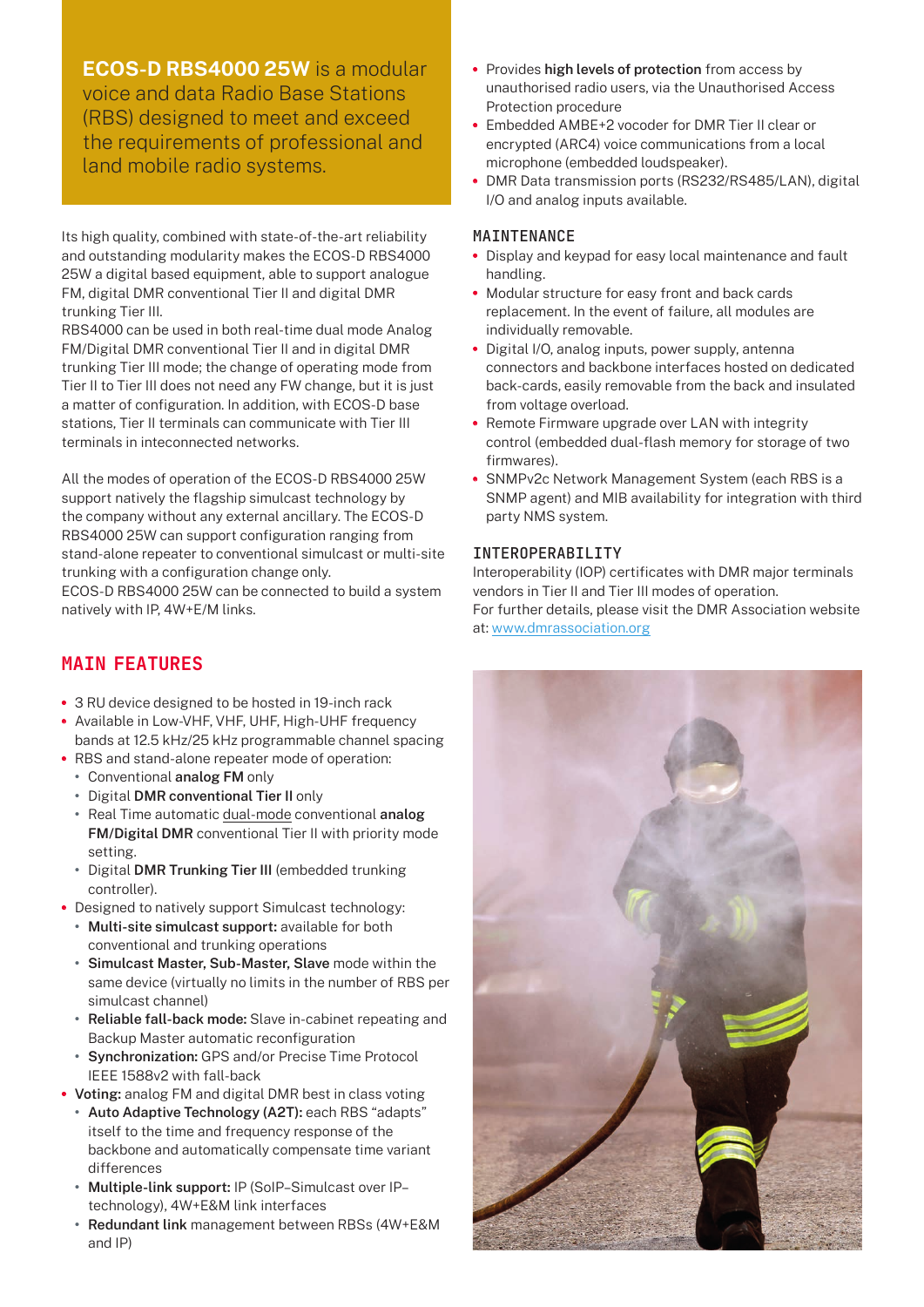## TECHNICAL DATA

| General                                             |                                                                                                                                                                                                                                                                                                                                                                                                                                 |
|-----------------------------------------------------|---------------------------------------------------------------------------------------------------------------------------------------------------------------------------------------------------------------------------------------------------------------------------------------------------------------------------------------------------------------------------------------------------------------------------------|
| <b>Dimensions</b>                                   | 3 RU compatible with 19" rack mounts                                                                                                                                                                                                                                                                                                                                                                                            |
| Weight                                              | From 13 kg [28.6 lbs] <sup>1</sup>                                                                                                                                                                                                                                                                                                                                                                                              |
| <b>Supported modulations</b>                        | · FM/PM for analogue mode<br>· 4FSK/C4FM for digital mode with I&Q<br>mo/demodulator                                                                                                                                                                                                                                                                                                                                            |
| <b>Frequency generation</b>                         | Synthesized                                                                                                                                                                                                                                                                                                                                                                                                                     |
| Channel spacing                                     | 12.5 and 25 kHz                                                                                                                                                                                                                                                                                                                                                                                                                 |
| Channel step                                        | 5 kHz-6.25 kHz                                                                                                                                                                                                                                                                                                                                                                                                                  |
| Mode of operation                                   | Simplex / Half-Duplex / Duplex                                                                                                                                                                                                                                                                                                                                                                                                  |
| <b>Modulation type</b>                              | Dual mode:<br>• Analog:<br>- FM/PM (EN 300 086; 12.5, 25 kHz).<br>Emission designators (voice & data):<br>> 8K50F3E/8K50G3E<br>> 11K0F3E/11K0G3E<br>> 16K0F3E/16K0G3E<br>• Digital:<br>- 4FSK 9600 bit/s (EN 300 113) (DMR:<br>TS 102 361-1, 2, 3, 4, 12.5 kHz).<br>Emission designators (voice & data);<br>7K60FXD/7K60FXE<br>- C4FM 9600 bit/s (APCO25; 12.5 kHz).<br>Emission designators (voice & data);<br>8K10F1D/8K10F1E |
| <b>Emission mode</b>                                | Full-Duplex (with external filters)                                                                                                                                                                                                                                                                                                                                                                                             |
| Digital data gross bit rate                         | 9600 bps with 4FSK/C4FM digital<br>modulation in 12.5 kHz channel                                                                                                                                                                                                                                                                                                                                                               |
| Temperature range                                   | From-30° to +60°C [-22°F to +140°F]                                                                                                                                                                                                                                                                                                                                                                                             |
| <b>CTCSS</b>                                        | 67-254.1 Hz (step 0,1 Hz)                                                                                                                                                                                                                                                                                                                                                                                                       |
| DCSS (Tx/Rx split-tones)                            | Yes                                                                                                                                                                                                                                                                                                                                                                                                                             |
| Backbone interface                                  | · From 4x4W+E/M<br>• 1xLAN port 10/100 Base T (SoIP Link,<br>remote firmware upgrade and SNMP<br>NMS)                                                                                                                                                                                                                                                                                                                           |
| I/O ports                                           | LAN, RS-232, 4 digital inputs, 4 digital<br>outputs, 2 analog inputs                                                                                                                                                                                                                                                                                                                                                            |
| Antenna connectors                                  | 50 Ohm                                                                                                                                                                                                                                                                                                                                                                                                                          |
| Synchronization                                     |                                                                                                                                                                                                                                                                                                                                                                                                                                 |
| RBS main clock                                      | OCXO (Oven Controlled Crystal Oscillator),<br>20 ppb temperature stability with<br>programmable zero-offset compensation                                                                                                                                                                                                                                                                                                        |
| Simulcast synchronization                           | · From built-in GPS (1+1 option available on<br>reauest)<br>· From incoming IP GMC/BC/OC PTP IEEE<br>1588V2<br>· From 4W Out of Band tone (3400 Hz)                                                                                                                                                                                                                                                                             |
|                                                     | TIER II Conventional / Analog FM Conventional                                                                                                                                                                                                                                                                                                                                                                                   |
| <b>Configuration mode</b>                           | Stand-alone repeater                                                                                                                                                                                                                                                                                                                                                                                                            |
| Simulcast config. wide<br>coverage Virtual repeater | Radio Base Station: macro-cell Master/<br>sub-Master/slave                                                                                                                                                                                                                                                                                                                                                                      |
| TIER III Trunking                                   |                                                                                                                                                                                                                                                                                                                                                                                                                                 |
| <b>Configuration mode</b>                           | Radio Base Station with embedded<br>Trunking Controller: control channel RBS/<br>Traffic channel RBS                                                                                                                                                                                                                                                                                                                            |
| Simulcast config. wide<br>coverage Virtual repeater | Radio Base Station macro-cell Master with<br>embedded Trunking Controller/macro-cell<br>Master for Traffic Channel/sub-master/<br>slave                                                                                                                                                                                                                                                                                         |
| Transmitter                                         |                                                                                                                                                                                                                                                                                                                                                                                                                                 |
| <b>Frequency bands</b>                              | 73-80 MHz or 136-174 MHz or 400-470<br>MHz or 854-921 MHz                                                                                                                                                                                                                                                                                                                                                                       |
| Output impedance                                    | 50 Ohms                                                                                                                                                                                                                                                                                                                                                                                                                         |
| <b>RF</b> power                                     | From 2 to 25 Watt                                                                                                                                                                                                                                                                                                                                                                                                               |
| Max. Dev. (RSD 12.5/25 kHz                          | ± 2.5/± 5 kHz                                                                                                                                                                                                                                                                                                                                                                                                                   |
| Adjacent channel power                              | · <-60 dB@12.5 kHz<br>· <- 70 dB@25 kHz (ETSI)                                                                                                                                                                                                                                                                                                                                                                                  |
| Intermodulation attenuation                         | >40dB (ETSI)                                                                                                                                                                                                                                                                                                                                                                                                                    |

| Transmitter (cont.)                                                                          |                                                                                                                                                                                                        |  |
|----------------------------------------------------------------------------------------------|--------------------------------------------------------------------------------------------------------------------------------------------------------------------------------------------------------|--|
| <b>Spurious and harmonic</b>                                                                 | <-36 dBm < 1 GHz                                                                                                                                                                                       |  |
| <b>Emissions</b>                                                                             | <-30 dBm > 1 GHz (ETSI)                                                                                                                                                                                |  |
| Audio response                                                                               | +1, -3dB; 300-3000 Hz                                                                                                                                                                                  |  |
| <b>Audio distortion</b>                                                                      | < 3% @ 1000Hz; 60% RSD                                                                                                                                                                                 |  |
| S/N                                                                                          | >45dB (12.5 kHz) / >50dB (25 kHz)                                                                                                                                                                      |  |
| Frequency stability                                                                          | $± 0.02$ ppm                                                                                                                                                                                           |  |
| Receiver                                                                                     |                                                                                                                                                                                                        |  |
| <b>Frequency bands</b>                                                                       | 73-80 MHz or 136-174 MHz or 400-470<br>MHz or 854-921 MHz                                                                                                                                              |  |
| RF input impedance                                                                           | 50 Ohms                                                                                                                                                                                                |  |
| Receiver sensitivity                                                                         | • Analog FM (12.5 kHz): ≤-109,5 dBm @ 20<br>dB SINAD psofo<br>• Digital 4FSK (12.5 kHz): ≤-115 dBm @ BER<br>$= 1 \times 10^{-2}$<br>• Digital C4FM (12.5 kHz): ≤-115 dBm @ BER<br>$= 1 \times 10^{-2}$ |  |
| Adjacent channel selectivity                                                                 | (12.5/25 kHz) >60 dB/70 dB (ETSI)                                                                                                                                                                      |  |
| Intermodulation rejection                                                                    | (12.5/25 kHz) >70 dB (ETSI)                                                                                                                                                                            |  |
| Spurious and image<br>response rejection                                                     | >70 dB (ETSI)                                                                                                                                                                                          |  |
| Audio response                                                                               | +1, -3dB; 300-3000 Hz                                                                                                                                                                                  |  |
| Audio distortion                                                                             | < 3% @ 1000Hz; 60% RSD                                                                                                                                                                                 |  |
| S/N                                                                                          | >45dB (12.5 kHz) / >50dB (25 kHz)                                                                                                                                                                      |  |
| Line output                                                                                  | $-10$ dBm                                                                                                                                                                                              |  |
| Power Supply                                                                                 |                                                                                                                                                                                                        |  |
| Input voltage                                                                                | 13.2 Vdc (10.8-15.6 Vdc - negative grounded)                                                                                                                                                           |  |
| Current drain                                                                                | ∙ Stand-by: 3 A max @13.2 Vdc<br>· Transmit: 8.5 A max @13.2 Vdc                                                                                                                                       |  |
| Current drain                                                                                | ∙ Stand-by: 1 A max @48 Vdc<br>· Transmit: 2.5 A max @48 Vdc                                                                                                                                           |  |
| NOTE: current drain values are for fully equipped devices.                                   |                                                                                                                                                                                                        |  |
| Auxiliary power supply                                                                       |                                                                                                                                                                                                        |  |
| Output voltage                                                                               | 13.2 Vdc (10-14.8 Vdc with ambient<br>temperature range = $-30^{\circ}$ to $+60^{\circ}$ C with<br>$lload = 2A max$                                                                                    |  |
| Output current                                                                               | 2A max                                                                                                                                                                                                 |  |
| RF splitter                                                                                  |                                                                                                                                                                                                        |  |
| Output level attenuation                                                                     | From 0 to 3 dB (with ambient temperature<br>range = $-30^\circ$ to $+60^\circ$ C)                                                                                                                      |  |
| <b>GPS</b>                                                                                   |                                                                                                                                                                                                        |  |
| <b>GPS receiver model</b>                                                                    | LEA-6T-0-001                                                                                                                                                                                           |  |
| <b>Environmental conditions</b>                                                              |                                                                                                                                                                                                        |  |
| <b>Operating temperature</b>                                                                 | -30°C to +60°C [-22° to +140 °F]                                                                                                                                                                       |  |
|                                                                                              | This is the temperature measured in close<br>proximity to the device. If the device is mounted<br>in a cabinet, the temperature within the cabinet is<br>measured                                      |  |
| <b>Equipment ventilation</b>                                                                 | A minimum of 1/2 RU (4,4 cm -1,7 inches)<br>must be left among devices installed in the<br>same cabinet                                                                                                |  |
| Compliancies (where applicable)                                                              |                                                                                                                                                                                                        |  |
| Availability of certifications depends on the frequency band                                 |                                                                                                                                                                                                        |  |
| EC                                                                                           | RED Directive 2014/53/EU                                                                                                                                                                               |  |
| FCC                                                                                          | CFR Title 47-Part 90, Part 15B, Part 22                                                                                                                                                                |  |
| Not all variants and features might be available in all countries or in all geographic areas |                                                                                                                                                                                                        |  |
|                                                                                              |                                                                                                                                                                                                        |  |

1 Depending on RBS equipment